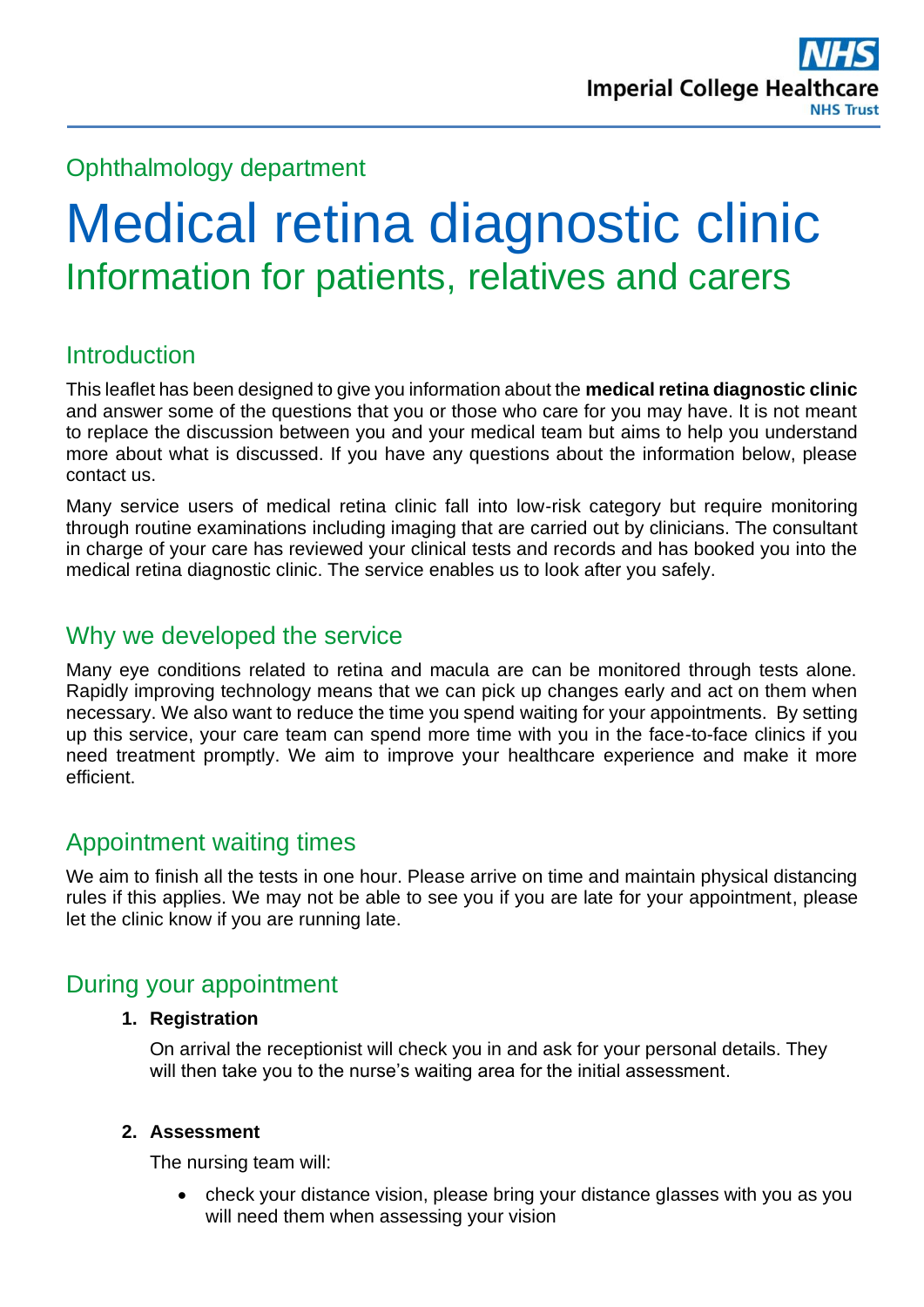- check your eye pressure
- put in eye drops it can take between 20 to 30 minutes to enlarge your pupils so we can take quality pictures of the back of your eyes. Your vision will be blurred up to five to six hours. You cannot drive during this period

#### **3. Imaging**

Following the assessment, you will:

- be directed/accompanied to the imaging room waiting area
- have an eye scan, called Optical Coherence Tomography (OCT) once your pupils are adequately dilated
- be ready to go home once all the imaging tests are done.

## Reviewing your test

You will not see a doctor on the day of your appointment, but all of the tests will be thoroughly reviewed by a medical retina doctor using the electronic record system within four weeks of your test.

## Next steps

A senior specialist doctor will review your tests and write to you with the results. You may be invited to:

- another appointment in the medical retina diagnostic clinic
- an invitation to a face-to-face clinic if there is any significant change in your eye problem that requires intervention.
- a phone call from a clinician

## Contacts for more information or concerns

Medical Retina Department at Western Eye Hospital – 020 3312 5460 Failsafe Officer (Medical Retina) – 020 3312 3209